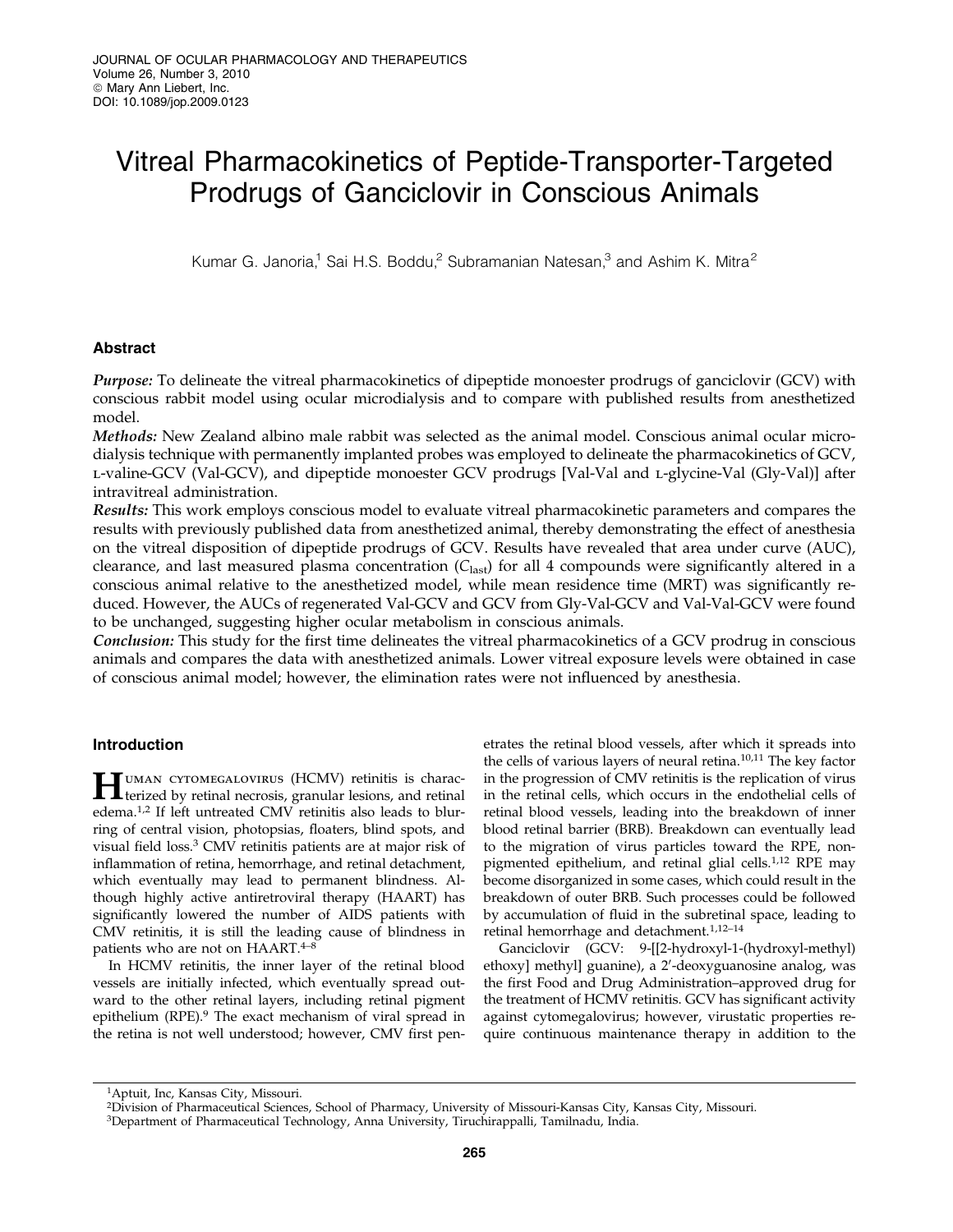induction regimen to prevent disease relapse. Owing to poor oral bioavailability, daily infusion of GCV is necessary. However, systemic toxicity and poor ocular drug penetration with such infusions have prompted the development of local GCV therapy, mostly through direct intravitreal administration of solutions and nonbiodegradable implants. Nevertheless, intravitreally administered GCV indicated for cytomegalovirus retinitis has poor retinal permeability, the sanctuary site of HCMV. Earlier studies from our laboratory have utilized lipophilic and transporter-targeted prodrug approach to deliver higher GCV concentrations to the retinal tissues.15,16 In one study several dipeptide ester prodrugs were synthesized and evaluated for their vitreal pharmacokinetics parameters in anesthetized animal model using an ocular microdialysis technique. These prodrugs appear to permeate deeper into the retina after intravitreal administration relative to GCV.<sup>16</sup>

Ocular microdialysis technique to estimate drug and metabolite concentrations in the aqueous and vitreous fluid is a significant technique.<sup>17</sup> Earlier studies both from our own as well as other laboratories have extensively applied this technique to study ocular pharmacokinetics of several drugs and prodrugs.18–22 Moreover, conscious animal model for ocular microdialysis has already been developed and validated.17,23–27 Studies from our laboratory have demonstrated the effect of probe implantation in the rabbit eye on vitreal protein levels and pharmacokinetics.17,23 The studies have also validated the method of such probe implantation and recommended that the appropriate recovery time must be allowed before commencing any pharmacokinetic study in conscious animal model.

This study compares vitreal pharmacokinetics with or without the influence of anesthesia. Ketamine and xylazine are commonly used in combination to induce anesthesia in rabbits. This combination has been proven to produce suppressive effects on the heart and respiratory rates as well the intraocular pressure (IOP). These effects may have an impact on the disposition of drugs in the posterior segment.17,28,29

We report in this article vitreal pharmacokinetics of various GCV prodrugs in a conscious animal model and compared the results with the previously published data from our laboratory in anesthetized animals.<sup>16</sup>

## Methods

GCV was obtained as a generous gift from Hoffman La Roche. Previously synthesized GCV prodrugs were administered by intravitreal injection.<sup>30</sup> Linear microdialysis probes (MD-2000,  $0.32 \times 10$  mm, polyacrylo nitrile membrane, and 0.22 mm tubing) employed for vitreous sampling were obtained from BAS Microdialysis. Microdialysis pump (CMA/ 102) for perfusing the isotonic buffer saline was procured from CMA/Microdialysis. Surgical equipment was obtained from Henry Schein Surgical Equipment, and sutures were purchased from Ethicon, Inc. Ketamine HCl was supplied by Fort Dodge Animal Health, and xylazine by Bayer Animal Health. High-performance liquid chromatography (HPLC)– grade solvents were procured from Fisher Scientific.

## Animals

Adult male New Zealand albino rabbits weighing between 2 and 2.5 kg were obtained from Myrtle's Rabbitry. This research was conducted under aseptic conditions strictly according to Association for Research in Vision and Ophthalmology statement for the use of animals in ophthalmic and vision research. Protocol for performing all the surgical procedure was also approved by Institutional Animal Care and Use Committee of the University of Missouri– Kansas City (Kansas City, MO).

#### Probe recovery

*In vitro* probe calibration was performed by placing the probe in isotonic phosphate-buffered saline (IPBS; pH 7.4) containing the appropriate compound (drug or prodrug or both) of a known concentration. The probe was perfused at a flow rate of  $2 \mu L/min$  with IPBS, and the dialysate was collected every 20 min for 1 h. Relative *in vitro* recovery of respective compound(s) was calculated by the following equation.

In vitro recovery = 
$$
C_d/C_s
$$
 (1)

where  $C_{\rm d}$  is the dialysate concentration and  $C_{\rm s}$  the known concentration of a compound. Concentrations in vitreous humor were calculated by dividing the dialysate concentration with the *in vitro* probe recovery value.

# **Surgery**

Animals were divided into 4 groups  $(n = 4/\text{group})$ . Linear microdialysis probes were implanted into the Male New Zealand albino rabbit vitreous by a previously published procedures.17,23 Rabbits were anesthetized with ketamine hydrochloride (35 mg/kg) and xylazine (3.5 mg/kg) administered intramuscularly. To the anesthetized rabbits, a drop of tetracaine (0.5%) was administered to their right eye, which was followed by the topical instillation of 25% povidone iodine. After 5 min, the eye was proptosed, and a 25 gauge needle was inserted diametrically across the posterior chamber and about 3–4 mm below the limbus on the nasal side, so that it traverses through the center of vitreous humor. Upon exiting, the outlet end of linear probe was carefully placed into the needle at bevel edge. It was then slowly pulled back leaving the dialysis membrane of the probe (center part) within the sphere of mid vitreous. The probe was placed in such a manner that the entire membrane area lay in the vitreous chamber; it was slightly angled, before suturing, so as to avoid contact with the lens. It was finally fastened by conjunctival sutures  $(6'$  nylon sutures). The probe shafts were then pierced under the upper eye lid and placed under the forehead skin. Probe ends exit through the forehead skin near the ears and the opening was closed by sutures. Intravitreal cephalexin  $(250 \,\mu g)$  and topical gentamicin (0.3%) were administered to prevent any onset of ocular infections, and antibiotic skin cream has been applied above the skin sutures. The probes were intermittently perfused with (pH 7.4) IPBS at a flow rate of  $2 \mu L/min$ , with the help of a CMA/100 microinjection pump. Animals were then allowed to recuperate for 5 days after surgery before any experiments were initiated. Rabbits were briefly anesthetized before intravitreal administration and then were placed in steel restrainers during rest of the sampling period. Subsequent to drug administration, microdialysis samples were collected at  $2 \mu L/min$  every  $20 \text{ min}$  for  $10 \text{ h}$ . All procedures were performed under aseptic conditions.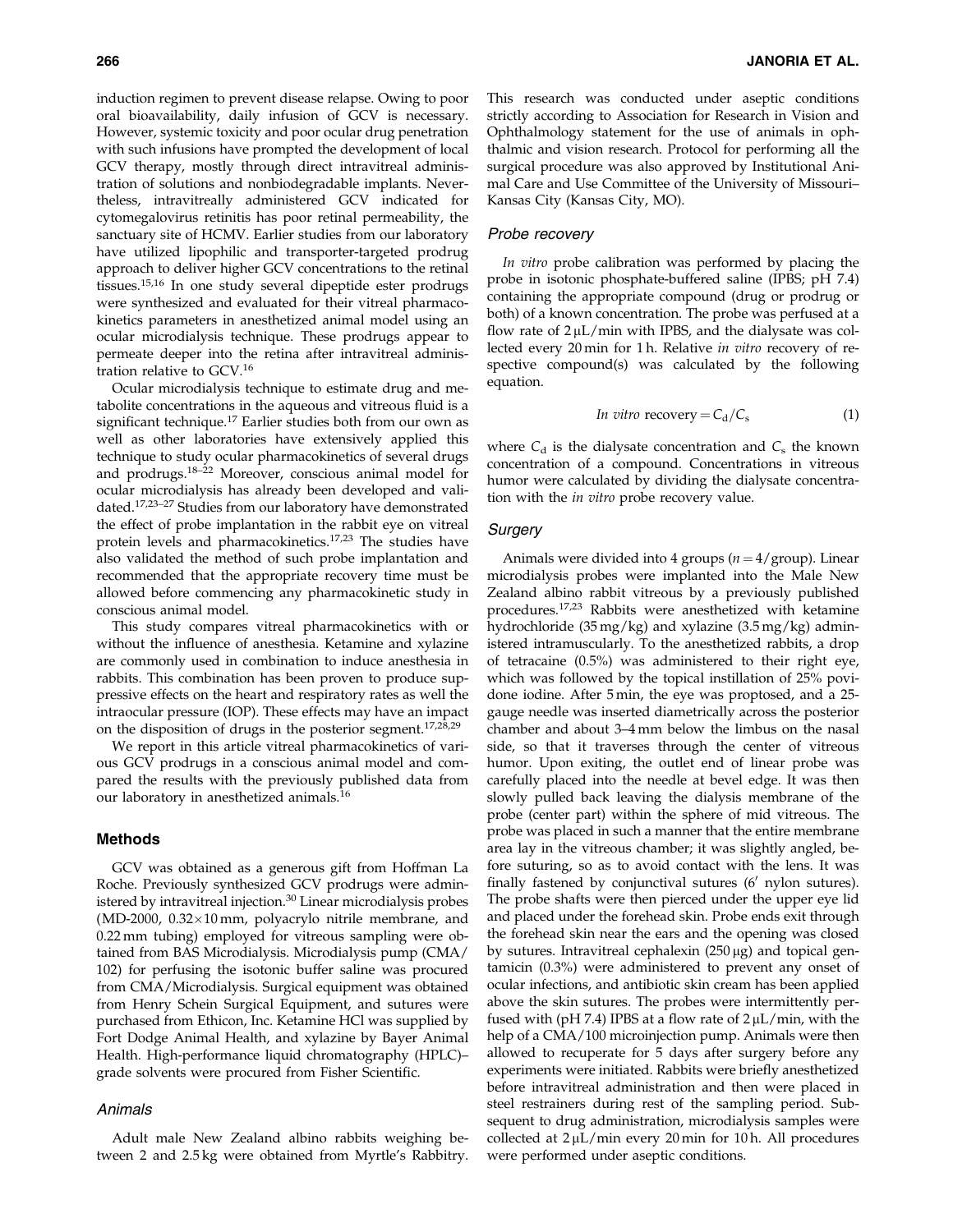

FIG. 1. Vitreous concentration–time profile of ganciclovir (GCV). Mean values are represented  $(n=4)$ .

Intravitreal dose of GCV was  $0.4 \mu$ mol (100  $\mu$ g GCV) in a volume of  $50 \mu L$  of sterile IPBS (pH 7.4) and doses of valine-GCV (Val-GCV), Val-Val-GCV, and glycine-Val-GCV (Gly-Val-GCV) were  $0.4 \mu$ mol each.<sup>16</sup>

#### HPLC analysis

Microdialysis samples were analyzed with a HPLC system comprising of a HP 1050 series quaternary gradient pump (Agilent Technologies), Alcott 718AL refrigerated autosampler (Alcott Chromatography, Inc.), HP 1100 series fluorescence detector (Agilent Technologies;  $\lambda_{ex}$  265 nm and  $\lambda_{\rm em}$  380 nm), HP 3395 integrator (Agilent Technologies), and the Phenomenex. Separation of the compounds was achieved with C8  $(4.6\times250)$  column, C8 guard column, and mobile phase comprised of 15 mM phosphate buffer (pH 2.5) and acetonitrile. Depending upon the prodrug being analyzed, the proportion of acetonitrile was varied  $(2\% - 5\% \text{v}/\text{v})$ .

#### Data analysis

All experiments were conducted in quadruplicate and the results are expressed as mean $\pm$ standard deviation. Student's *t*-test was applied to detect statistical significance and *P* < 0.05 was considered to be statistically significant. Vitreal concentration–time data were analyzed with a pharmacokinetic software package WinNonlin, version 5.0.

$$
t_{1/2} = \ln(2) / \lambda_z \tag{2}
$$

#### **Results**

Vitreal pharmacokinetics of GCV and dipeptide prodrugs were studied in conscious rabbit ocular microdialysis model. Vitreal concentration–time profile of GCV in a conscious animal is depicted in Fig. 1. Results generated from the noncompartmental analysis of concentration–time profile are tabulated in the Table 1. Results from unconscious or anesthetized animal model published earlier from our laboratory have also been included in this table.<sup>16</sup> GCV was administered intravitreally in same manner consistent with our earlier study with unconscious animal microdialysis. From the results it is clear that for GCV, only the area under curve (AUC), volume of distribution at steady state  $(V_{ss})$ , and last measured plasma concentration (C<sub>last</sub>) are significantly altered in a conscious animal relative to the anesthetized model. Other pharmacokinetic parameters were not altered at a statistical significance of  $P \leq 0.05$ . AUC,  $V_{ss}$ , and  $C_{last}$  for the present study were found to be  $11.8 \pm 0.8$  mg·min·  $mL^{-1}$ ,  $2.6 \pm 0.2$  mL, and  $8.1 \pm 0.4$  µg/mL, respectively. Vitreal concentration–time profiles of other peptide prodrugs of GCV, that is, Val-GCV, Val-Val-GCV, and Gly-Val-GCV, along with their regenerated parent molecule and/or intermediates after intravitreal injection are depicted in the Figs. 2–4. Corresponding data by noncompartmental analysis using Win NonLin are tabulated in Tables 2–4.

Vitreal elimination half-lives of the GCV prodrugs, that is, Val-GCV, Val-Val-GCV, and Gly-Val-GCV, were  $67.5 \pm 13.2$ ,  $44.8 \pm 19.2$ , and  $155.9 \pm 37.0$  min, respectively. AUC of Val-Val-GCV  $(6.3 \pm 0.3 \,\text{mg} \cdot \text{min} \cdot \text{mL}^{-1})$  after intravitreal administration was observed to be lower than the AUC values obtained from GCV, Val-GCV, and Gly-Val-GCV.  $V_{ss}$  for GCV, Val-GCV, Val-Val-GCV, and Gly-Val-GCV were

Table 1. Conscious Animal Vitreous Pharmacokinetic Parameters of Ganciclovir After Intravitreal Administration

| <i>Parameters</i>                      | Ganciclovir      |                     |                   |
|----------------------------------------|------------------|---------------------|-------------------|
|                                        | Conscious animal | Anesthetized animal | P Value $(<0.05)$ |
| AUC (mg·min·mL <sup>-1</sup> )         | $11.8 \pm 0.8$   | $33.7 \pm 3.5$      | а                 |
| $\lambda_{z}$ (×10 <sup>-3</sup> /min) | $2.3 \pm 0.08$   | $1.9 \pm 0.3$       | NS                |
| $t_{1/2}$ (min)                        | $294.8 \pm 10.1$ | $364.7 \pm 68.4$    | <b>NS</b>         |
| $V_{\rm ss}$ (mL)                      | $2.6 \pm 0.2$    | $1.5 \pm 0.2$       | a                 |
| Cl (µL/min)                            | $6.7 \pm 0.4$    | $3.1 \pm 0.7$       | a                 |
| $MRT_{last}$ (min)                     | $204.9 \pm 12.1$ | $244.1 \pm 32$      | <b>NS</b>         |
| $C_{\text{last}}$ (µg/mL)              | $8.1 \pm 0.4$    | $20.1 \pm 2.5$      | a                 |
| $T_{\text{last}}$ (min)                | 600              | 600                 | NS                |

<sup>a</sup>Represents significant difference at  $P < 0.05$ .

Abbreviations: AUC, area under curve; C<sub>last</sub>, last measured plasma concentration; MRT, mean residence time; NS, not significant; V<sub>ss</sub>, volume of distribution at steady state.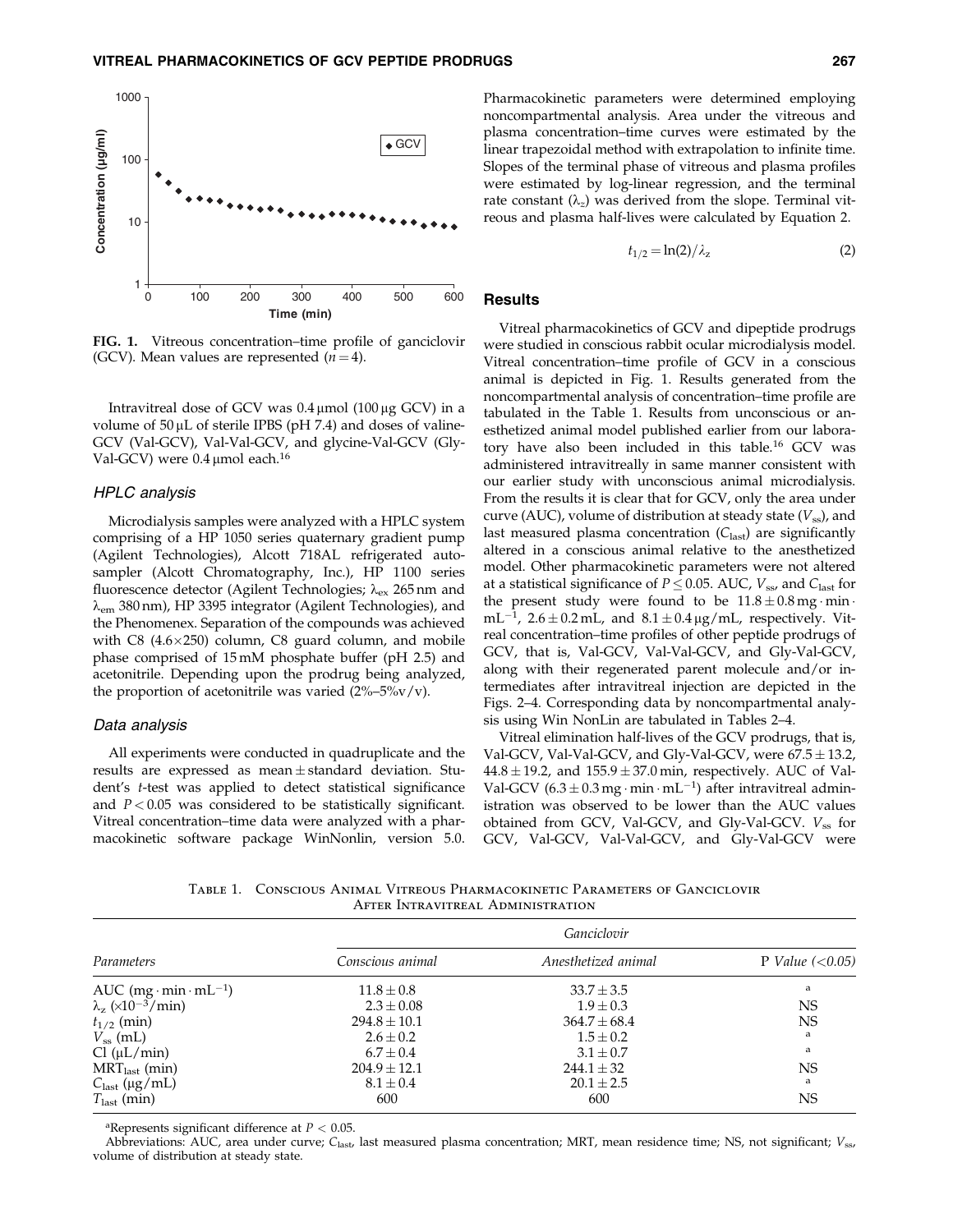

FIG. 2. Vitreous concentration–time profiles of valineganciclovir (Val-GCV) and regenerated GCV. Mean values are represented  $(n=4)$ .

 $2.3 \pm 0.08$ ,  $1.3 \pm 0.3$ ,  $1.9 \pm 0.2$ , and  $2.1 \pm 0.6$  mL, respectively. Figures 2–4 also show concentration–time profiles of regenerated GCV, which illustrate that sustained vitreal GCV levels are maintained after intravitreal administration of all 3 prodrugs. Similarly sustained regenerated levels of Val-GCV were also observed after administration of the dipeptide monoester GCV prodrugs.

# **Discussion**

The primary aim of this study was to compare vitreal pharmacokinetics in rabbits with or without the influence of anesthesia. The anesthetized animal data for GCV and dipeptide prodrugs of GCV have been previously published from our laboratory.<sup>16</sup> Effect of anesthesia and a comparison between conscious versus unconscious animal microdialysis model has been studied earlier with model drug compounds that were stable in vitreous humor.<sup>17,23</sup> No study has been performed so far to compare the effect of anesthesia on a prodrug that can potentially be enzymatically hydrolyzed in vitreous humor. This study is highly significant as it can delineate the effect of anesthesia on vitreal pharmacokinetics of prodrugs along with their metabolites in the vitreous humor.

Ocular microdialysis is a valuable technique to study ocular pharmacokinetics. It significantly reduces the number of



FIG. 3. Vitreous concentration–time profiles of valinevaline-ganciclovir (Val-Val-GCV), regenerated GCV, and Val-GCV. Mean values are represented  $(n=4)$ .



FIG. 4. Vitreous concentration–time profiles of glycine valine-ganciclovir (Gly-Val-GCV), regenerated GCV, and Val-GCV. Mean values are represented  $(n=4)$ .

animals to generate a complete pharmacokinetic profile. Moreover, conscious animal model enables design cross over where the same animal can serve as a control. However, probe implantation may lead to trauma and tissue injury, which could ultimately lead to alteration in drug disposition. The eye is a specialized organ that provides a very small physiological sampling compartment for pharmacokinetic studies. Thus, it is imperative to allow the animal to recover from trauma, which otherwise can result in erroneous findings. Previous studies have also shown that vitreal protein concentrations are elevated by almost 2.5-fold for about 8 h after the probe implantation.<sup>17</sup>

No studies were conducted previously to evaluate the change in pharmacokinetic profiles of prodrugs that can be absorbed and eliminated by carrier-mediated uptake processes on the retina and other ocular tissues. Such prodrugs can also revert back to parent drug upon various enzymatic and chemical hydrolytic processes.

Earlier studies suggested that various physiological processes, including respiratory and heart rates, are influenced under anesthesia. In fact, it may cause a suppressive effect on such processes, which may lead to slower blood flow and fluid exchange. Although diffusion mainly governs the distribution of a compound in the vitreous, convective forces may also play an important role in this process. Such forces are developed due to the pressure differences between the anterior part of the eye and the retinal surface. $31$  Thus, any change in the pressure gradient that alters convective forces in turn could affect the distribution of a compound. Previous studies have also postulated that combination of ketamine and xylazine employed as anesthetic in unconscious model has been shown to alter the IOP, which thus might alter the distribution of the drugs and prodrugs. In addition, anesthesia can also slow down any tissue uptake processes involved in the distribution of drugs and prodrugs, thereby leading to higher concentrations in the vitreous chamber. These physiologic changes are probably the reasons why anesthesia might have lead to higher steady state levels in contrast to the conscious animal experiment. In the current study the IOP in the probe-implanted eye would have been normal, assuming complete recovery of animals. In such normotensive eyes  $50 \mu L$  intravitreal injection may have transiently increased the IOP resulting in drug loss through the needle hole in the sclera. This process may have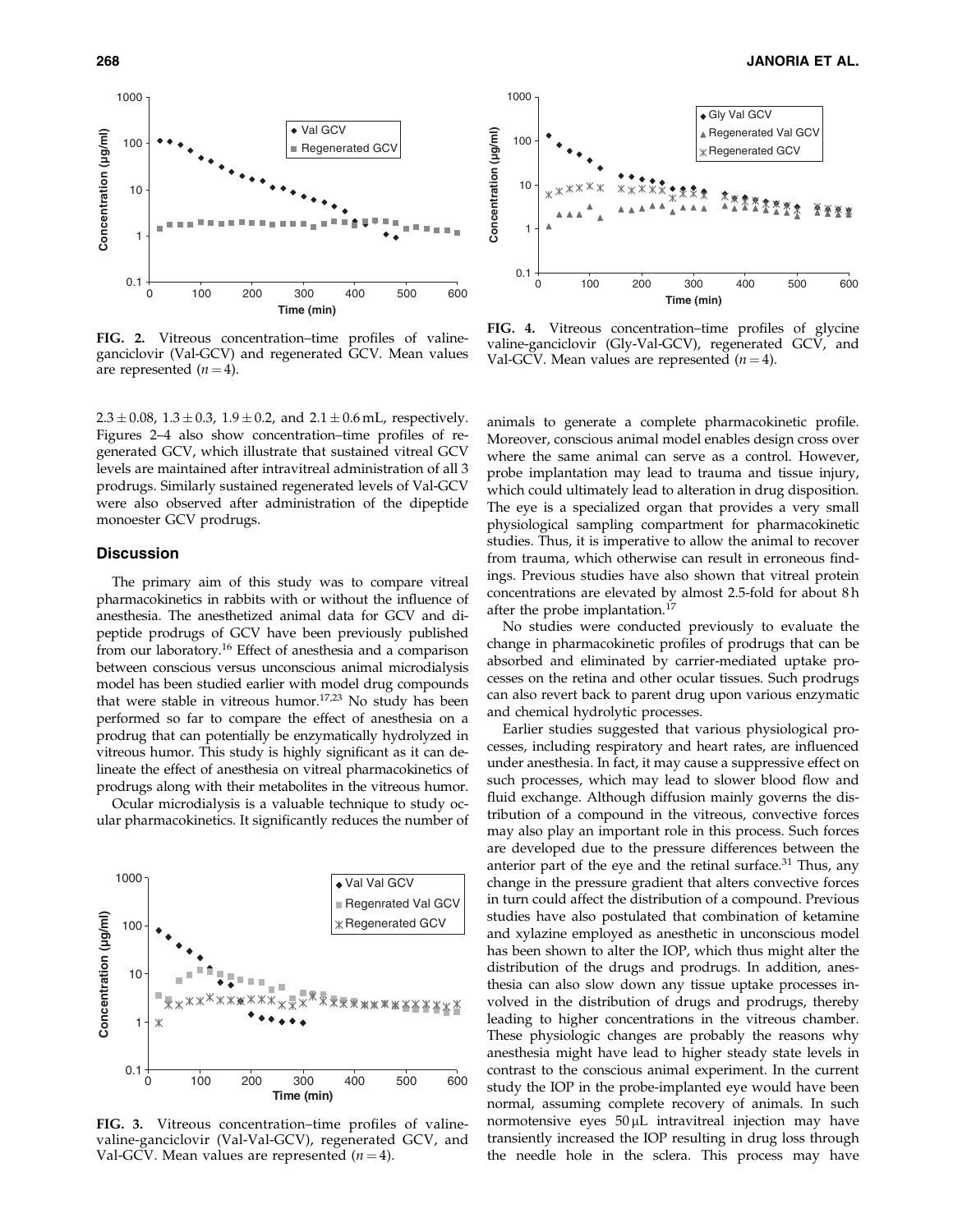# VITREAL PHARMACOKINETICS OF GCV PEPTIDE PRODRUGS 269

| Parameters                                     | Val-GCV                      |                     |                   |
|------------------------------------------------|------------------------------|---------------------|-------------------|
|                                                | Conscious animal             | Anesthetized animal | P Value $(<0.05)$ |
| AUC (mg $\cdot$ min $\cdot$ mL <sup>-1</sup> ) | $14.1 \pm 3.8$               | $22.3 \pm 4.5$      | a                 |
| $\lambda_{z}$ (×10 <sup>-3</sup> /min)         | $10.5 \pm 2.0$               | $7.6 \pm 1.4$       | NS                |
| $t_{1/2}$ (min)                                | $67.5 \pm 13.2$              | $91.2 \pm 14.1$     | <b>NS</b>         |
| $V_{ss}$ (mL)                                  | $1.3 \pm 0.3$                | $1.6 \pm 0.3$       | <b>NS</b>         |
| Cl (µL/min)                                    | $13.7 \pm 3.2$               | $8.3 \pm 1.4$       | a                 |
| $MRT_{last}$ (min)                             | $91.9 \pm 6.2$               | $177.3 \pm 22.8$    | a                 |
| $C_{\text{last}}$ (µg/mL)                      | $0.9 \pm 0.1$                | $4.3 \pm 1.8$       | a                 |
| $T_{\text{last}}$ (min)                        | $453.3 \pm 30.5$             | 600                 | a                 |
|                                                | Regenerated GCV from Val-GCV |                     |                   |
| AUC (mg·min·mL <sup>-1</sup> )                 | $1.0 \pm 0.2$                | $3.1 \pm 0.8$       | a                 |
| $C_{\text{max}}$ (µg/mL)                       | $2.5 \pm 0.2$                | $5.2 \pm 1.3$       | a                 |
| $T_{\rm max}$ (min)                            | $240 \pm 190.8$              | $340.3 \pm 68.2$    | <b>NS</b>         |
| $MRT_{last}$ (min)                             | $298.1 \pm 7.7$              | $331 \pm 45$        | <b>NS</b>         |

|                                                                     | TABLE 2. CONSCIOUS ANIMAL VITREOUS PHARMACOKINETIC PARAMETERS OF VALINE-GANCICLOVIR AND REGENERATED |  |  |
|---------------------------------------------------------------------|-----------------------------------------------------------------------------------------------------|--|--|
| GANCICLOVIR AFTER INTRAVITREAL ADMINISTRATION OF VALINE-GANCICLOVIR |                                                                                                     |  |  |

<sup>a</sup>Represents significant difference at  $P < 0.05$ .

Abbreviations: AUC, area under curve; C<sub>last</sub>, last measured plasma concentration; GCV, ganciclovir; MRT, mean residence time; NS, not significant; Val, valine;  $V_{ss}$ , volume of distribution at steady state.

contributed in part to the lower AUCs obtained in the conscious animals in relative to anesthetized ones.

Conscious animal data presented in this article suggest a decrease in the exposure levels of prodrugs; however, no effects were observed on the elimination rate from the vitreous. It was also noted that vitreal half-lives resulted from this study are comparable to the unconscious animal study published earlier.<sup>16</sup> Other pharmacokinetic parameters that were found to be significantly altered in case of conscious animals include C<sub>last</sub> and MRT<sub>last</sub>. Regenerated AUCs of GCV and Val-GCV in the vitreous humor were found to be unaltered relative to anesthetized model. Even though the AUCs of prodrug administered intravitreally are found to be significantly less, the AUCs of regenerated parent drug (GCV) and intermediate (Val-GCV) are similar to unconscious model, which suggests that more prodrug is probably enzymatically cleaved in conscious animal, thereby maintaining steady concentrations in the vitreous.

Table 3. Conscious Animal Vitreous Pharmacokinetic Parameters of Valine-Valine-Ganciclovir and Regenerated Valine-Ganciclovir and Ganciclovir After Intravitreal Administration of Valine-Valine-Ganciclovir

|                                                | Val-Val-GCV                      |                                      |                   |
|------------------------------------------------|----------------------------------|--------------------------------------|-------------------|
| Parameters                                     | Conscious animal                 | Anesthetized animal                  | P Value $(<0.05)$ |
| AUC (mg $\cdot$ min $\cdot$ mL <sup>-1</sup> ) | $6.3 \pm 0.3$                    | $29.4 \pm 3.2$                       | a                 |
| $\lambda_{z}$ (×10 <sup>-3</sup> /min)         | $17.4 \pm 6.9$                   | $10.1 \pm 2.2$                       | <b>NS</b>         |
| $t_{1/2}$ (min)                                | $44.8 \pm 19.2$                  | $68.6 \pm 12.3$                      | $_{\rm NS}$       |
| $V_{\rm ss}$ (mL)                              | $1.9 \pm 0.2$                    | $1.3 \pm 0.3$                        | a                 |
| Cl (µL/min)                                    | $35.3 \pm 1.8$                   | $8.9 \pm 1.8$                        | a                 |
| $MRT_{last}$ (min)                             | $50.5 \pm 6.4$                   | $138.4 \pm 25.6$                     | a                 |
| $C_{\text{last}}$ (µg/mL)                      | $0.8 \pm 0.2$                    | $7.2 \pm 1.1$                        | a                 |
| $T_{\text{last}}$ (min)                        | $293.3 \pm 11.5$                 | 600                                  | a                 |
|                                                |                                  | Regenerated Val-GCV from Val-Val-GCV |                   |
| AUC (mg·min·mL <sup>-1</sup> )                 | $1.5 \pm 0.6$                    | $2.2 \pm 0.5$                        | <b>NS</b>         |
| $C_{\text{max}}$ (µg/mL)                       | $3.6 \pm 1.9$                    | $3.9 \pm 1.6$                        | <b>NS</b>         |
| $T_{\rm max}$ (min)                            | $120 \pm 105.8$                  | $460 \pm 105$                        | a                 |
| $MRT_{last}$ (min)                             | $304.5 \pm 15.3$                 | $333 \pm 28$                         | <b>NS</b>         |
|                                                | Regenerated GCV from Val-Val-GCV |                                      |                   |
| AUC (mg·min·mL <sup>-1</sup> )                 | $2.7 \pm 1.0$                    | $3.5 \pm 1.2$                        | <b>NS</b>         |
| $C_{\text{max}}$ (µg/mL)                       | $12.5 \pm 7.2$                   | $6.3 \pm 1.6$                        | <b>NS</b>         |
| $T_{\rm max}$ (min)                            | $140 \pm 69.3$                   | $420 \pm 96$                         | a                 |
| $MRT_{last}$ (min)                             | $231.8 \pm 64.6$                 | $349 \pm 48$                         | a                 |

<sup>a</sup>Represents significant difference at  $P < 0.05$ .

Abbreviations: AUC, area under curve; C<sub>last</sub>, last measured plasma concentration; GCV, ganciclovir; MRT, mean residence time; NS, not significant; Val, valine; V<sub>ss</sub>, volume of distribution at steady state.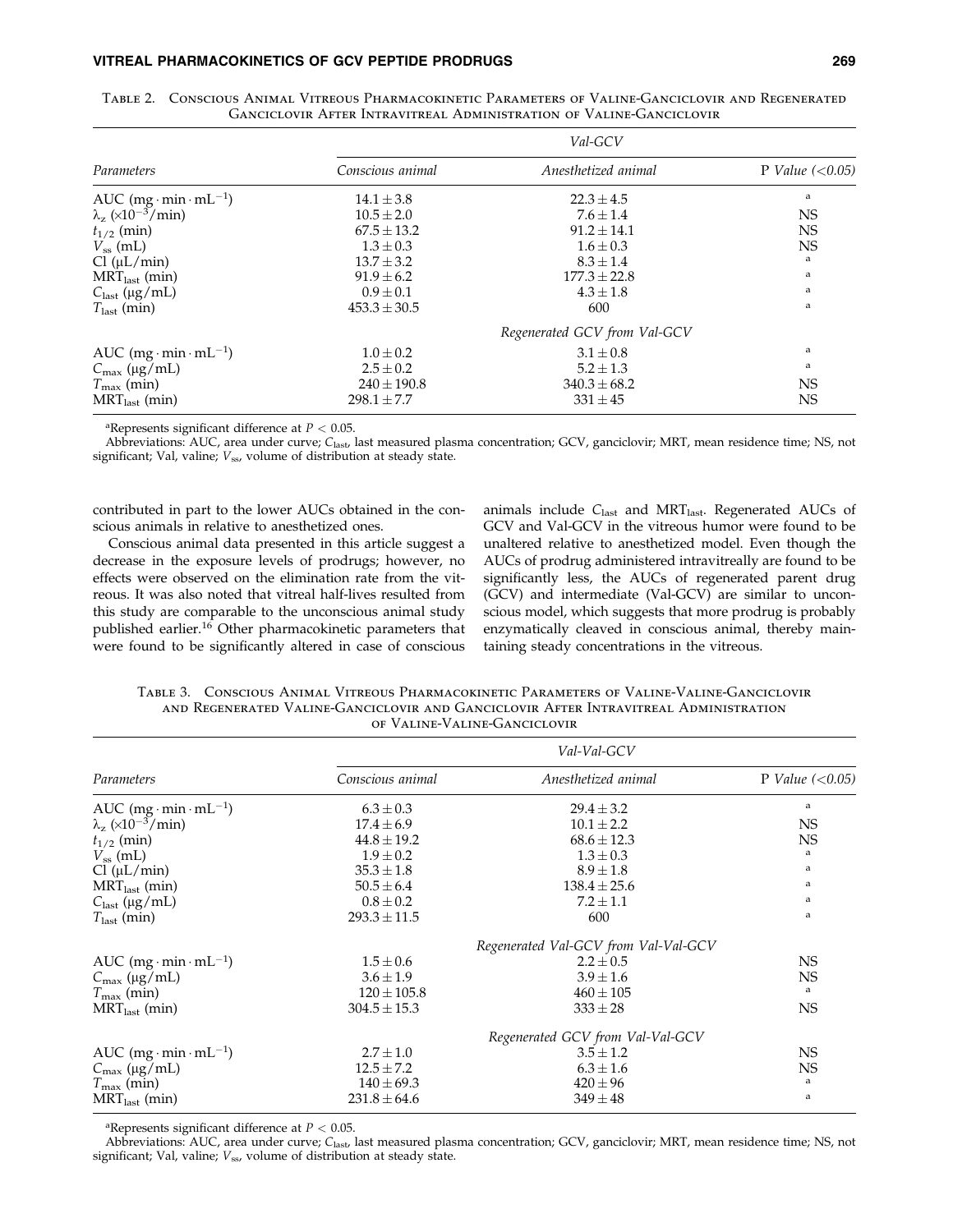| Parameters                             | Gly-Val-GCV       |                                      |                   |  |
|----------------------------------------|-------------------|--------------------------------------|-------------------|--|
|                                        | Conscious animal  | Anesthetized animal                  | P Value $(<0.05)$ |  |
| AUC (mg·min·mL <sup>-1</sup> )         | $13.7 \pm 3.5$    | $50.1 \pm 8.6$                       | a                 |  |
| $\lambda_{z}$ (×10 <sup>-3</sup> /min) | $4.6 \pm 1.0$     | $4.1 \pm 0.7$                        | <b>NS</b>         |  |
| $t_{1/2}$ (min)                        | $155.9 \pm 37.0$  | $169.1 \pm 24.7$                     | <b>NS</b>         |  |
| $V_{ss}$ (mL)                          | $2.1 \pm 0.6$     | $1.4 \pm 0.4$                        | <b>NS</b>         |  |
| Cl (µL/min)                            | $15.3 \pm 3.7$    | $5.1 \pm 1.5$                        | a                 |  |
| $MRT_{last}$ (min)                     | $103.3 \pm 11.9$  | $208.5 \pm 32.6$                     | a                 |  |
| $C_{\text{last}}$ (µg/mL)              | $2.6 \pm 0.5$     | $20.1 \pm 5.2$                       | a                 |  |
| $T_{\text{last}}$ (min)                | 600               | 600                                  | <b>NS</b>         |  |
|                                        |                   | Regenerated Val-GCV from Gly-Val-GCV |                   |  |
| AUC (mg·min·m $L^{-1}$ )               | $1.5 \pm 0.8$     | $1.8 \pm 0.4$                        | <b>NS</b>         |  |
| $C_{\text{max}}$ (µg/mL)               | $4.0 \pm 1.8$     | $2.8 \pm 0.9$                        | <b>NS</b>         |  |
| $T_{\text{max}}$ (min)                 | $186.7 \pm 150.1$ | $180 \pm 58$                         | <b>NS</b>         |  |
| $MRT_{last}$ (min)                     | $300.4 \pm 26.4$  | $307 \pm 26$                         | <b>NS</b>         |  |
|                                        |                   | Regenerated GCV from Gly-Val-GCV     |                   |  |
| AUC (mg·min·mL <sup>-1</sup> )         | $3.4 \pm 0.7$     | $2.6 \pm 0.8$                        | <b>NS</b>         |  |
| $C_{\text{max}}$ (µg/mL)               | $9.7 \pm 2.7$     | $3.1 \pm 1.2$                        | a                 |  |
| $T_{\text{max}}$ (min)                 | $93.3 \pm 30.5$   | $260 \pm 86$                         | a                 |  |
| $MRT_{last}$ (min)                     | $248.1 \pm 25.7$  | $343.8 \pm 53$                       | a                 |  |

### Table 4. Conscious Animal Vitreous Pharmacokinetic Parameters of Glycine-Valine-Ganciclovir and Regenerated Valine-GCV and Ganciclovir After Intravitreal Administration of Glycine-Valine-Ganciclovir

<sup>a</sup>Represents significant differences at  $P < 0.05$ .

Abbreviations: AUC, area under curve; C<sub>last</sub>, last measured plasma concentration; GCV, ganciclovir; Gly, glycine; MRT, mean residence time; NS, not significant; Val, valine; V<sub>ss</sub>, volume of distribution at steady state.

#### Conclusions

Conscious animal microdialysis was performed to delineate any effect of anesthesia on the vitreal pharmacokinetics of various peptide prodrugs of GCV. Results revealed a lowering in exposure levels of drug and prodrug in conscious animals, although vitreal half-lives remained almost the same. The technique is suitable when a new drug molecule is to be tested or when the results from preclinical studies are designed to guide clinical studies. Also, drugs having long vitreal half-lives should be studied in a conscious animal model.

#### Acknowledgments

This work was supported by the National Institutes of Health grants R01 EY 09171-16 and R01 EY 10659-12.

#### Author Disclosure Statement

No competing financial interests exist.

#### **References**

- 1. Pepose, J.S., Holland, G.N., Nestor, M.S., Cochran, A.J., and Foos, R.Y. Acquired immune deficiency syndrome. Pathogenic mechanisms of ocular disease. *Ophthalmology* 4:472– 484, 1985.
- 2. Bloom, J.N., and Palestine, A.G. The diagnosis of cytomegalovirus retinitis. *Ann. Intern. Med.* 12:963–969, 1988.
- 3. Cunningham Jr., E.T., and Margolis, T.P. Ocular manifestations of HIV infection. *N. Engl. J. Med.* 4:236–244, 1998.
- 4. Arruda, R.F., Muccioli, C., and Belfort Jr., R. [Ophthalmological findings in HIV infected patients in the post-HAART (Highly Active Anti-retroviral Therapy) era, compared to the pre-HAART era]. *Rev. Assoc. Med. Bras.* 2:148–152, 2004.
- 5. Kempen, J.H., Jabs, D.A., Wilson, L.A., Dunn, J.P., West, S.K., and Tonascia, J.A. Risk of vision loss in patients with cytomegalovirus retinitis and the acquired immunodeficiency syndrome. *Arch. Ophthalmol.* 4:466–476, 2003.
- 6. Jabs, D.A., Holbrook, J.T., Van Natta, M.L., Clark, R., Jacobson, M.A., Kempen, J.H., and Murphy, R.L. Risk factors for mortality in patients with AIDS in the era of highly active antiretroviral therapy. *Ophthalmology* 5:771–779, 2005.
- 7. Crum, N.F., and Blade, K.A. Cytomegalovirus retinitis after immune reconstitution. *AIDS Read.* 4:186–188, 2005.
- 8. Freeman, W.R., Lerner, C.W., Mines, J.A., Lash, R.S., Nadel, A.J., Starr, M.B., and Tapper, M.L. A prospective study of the ophthalmologic findings in the acquired immune deficiency syndrome. *Am. J. Ophthalmol.* 2:133–142, 1984.
- 9. Bodaghi, B., Slobbe-van Drunen, M.E., Topilko, A., Perret, E., Vossen, R.C., van Dam-Mieras, M.C., Zipeto, D., Virelizier, J.L., LeHoang, P., Bruggeman, C.A., and Michelson, S. Entry of human cytomegalovirus into retinal pigment epithelial and endothelial cells by endocytosis. *Invest. Ophthalmol. Vis. Sci.* 11:2598–2607, 1999.
- 10. Bodaghi, B., and Michelson, S. Cytomegalovirus: virological facts for clinicians. *Ocul. Immunol. Inflamm.* 7:133–137, 1999.
- 11. Burd, E.M., Pulido, J.S., Puro, D.G., and O'Brien, W.J. Replication of human cytomegalovirus in human retinal glial cells. *Invest. Ophthalmol. Vis. Sci.* 10:1957–1966, 1996.
- 12. Rao, N.A., Zhang, J., and Ishimoto, S. Role of retinal vascular endothelial cells in development of CMV retinitis. *Trans. Am. Ophthalmol. Soc.* 23:124–126, 1998.
- 13. Magone, M.T., Nussenblatt, R.B., and Whitcup, S.M. Elevation of laser flare photometry in patients with cytomegalovirus retinitis and AIDS. *Am. J. Ophthalmol.* 2:190–198, 1997.
- 14. Nussenblatt, R.B., and Lane, H.C. Human immunodeficiency virus disease: changing patterns of intraocular inflammation. *Am. J. Ophthalmol.* 3:374–382, 1998.
- 15. Macha, S., Duvvuri, S., and Mitra, A.K. Ocular disposition of novel lipophilic diester prodrugs of ganciclovir following